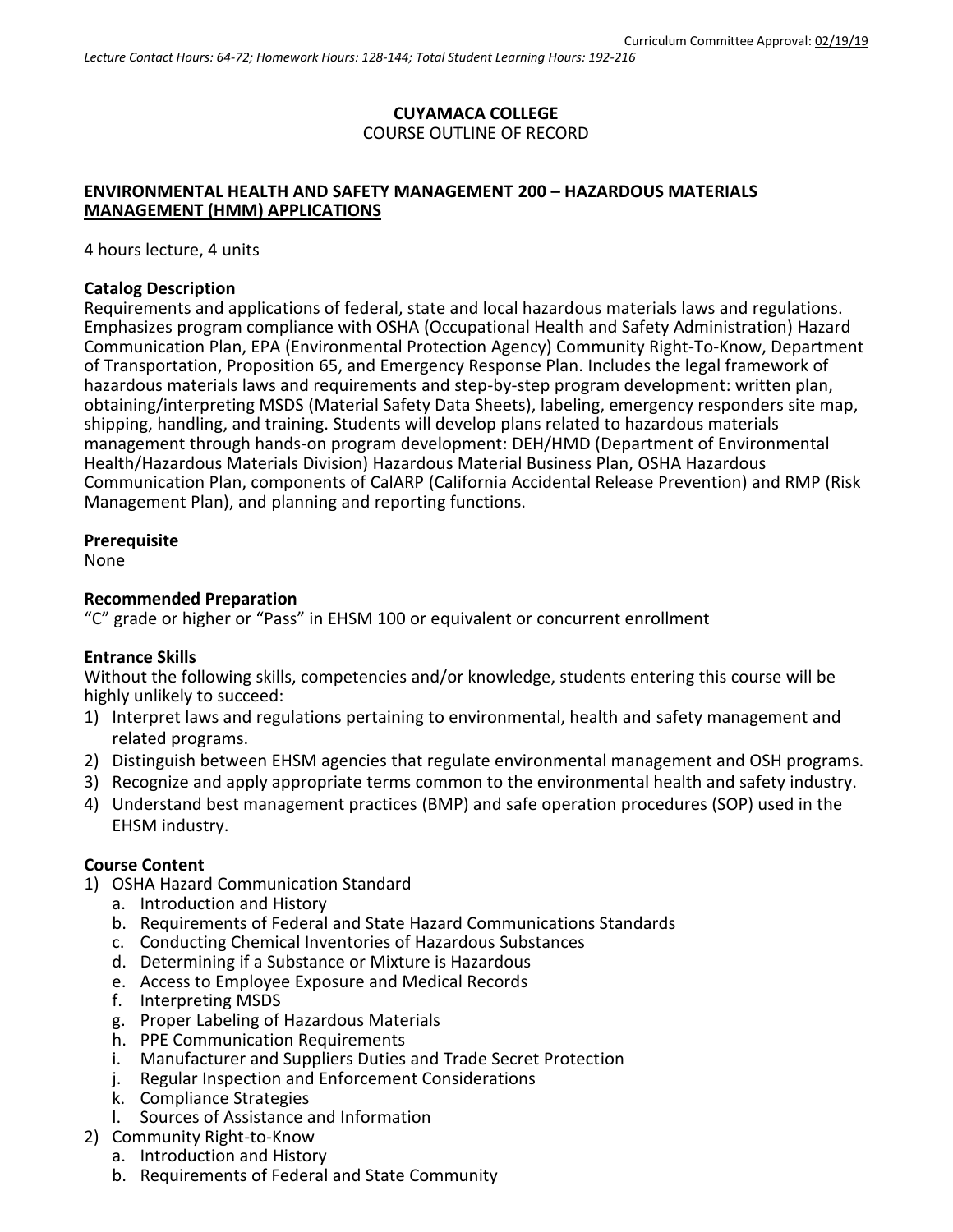- c. Hazardous Materials Release Response Plans and Inventory Requirements
- d. Determining Whether a Business Handles Hazardous Materials
- e. Hazardous Materials Business Plan Exemptions
- f. Reporting Requirements and Methods
- g. Business Plan Development
- h. Trade Secret Protection
- i. Penalties and Informant Rewards
- j. Management of Extremely Hazardous Materials (RMPPs)
- k. Regular Inspection and Enforcement Considerations
- l. Compliance Strategies
- m. Sources of Assistance and Information
- 3) Proposition 65
	- a. Requirements of Law
	- b. Notification
	- c. Designated Employee Reporting
	- d. Function of the Science Advisory Panel
	- e. Regulatory Considerations
	- f. Compliance Strategies
	- g. Sources of Assistance and Information
- 4) Transportation
	- a. Introduction and History
	- b. Requirements for Hazardous Materials Transportation
	- c. Hazardous Materials for Databases
	- d. Accident and Spill Information and Reporting Systems
	- e. Identification and Classification for Transportation
	- f. Determination of Proper Shipping Names
	- g. Containers for Hazardous Materials Transportation
	- h. Labeling
	- i. Packaging and Placarding
	- j. Carrier Requirements
	- k. Manifesting
	- l. Regulatory Inspection and Enforcement Considerations
	- m. Compliance Strategies
	- n. Sources of Assistance and Information
- 5) Asbestos
	- a. Introduction and History
	- b. Regulatory Requirements
	- c. Uses of Asbestos
	- d. Legal Issues/Insurance
	- e. Notification and Documentation Requirements
	- f. Inspection/Assessment/Sampling
	- g. Regulatory Inspection and Enforcement Considerations
	- h. Compliance Strategies
	- i. Sources of Assistance and Information
- 6) Air Toxics
	- a. Introduction and History
	- b. Requirements of Federal and State Air Pollution Standards
	- c. Local Air Pollution Control Authorities
	- d. Identification of Toxic Air Pollutants
	- e. The Role of Planning and Modeling
	- f. New Source Review and Permitting Considerations
	- g. Regular Inspection and Enforcement Considerations
	- h. Compliance Strategies
	- i. Sources of Assistance and Information